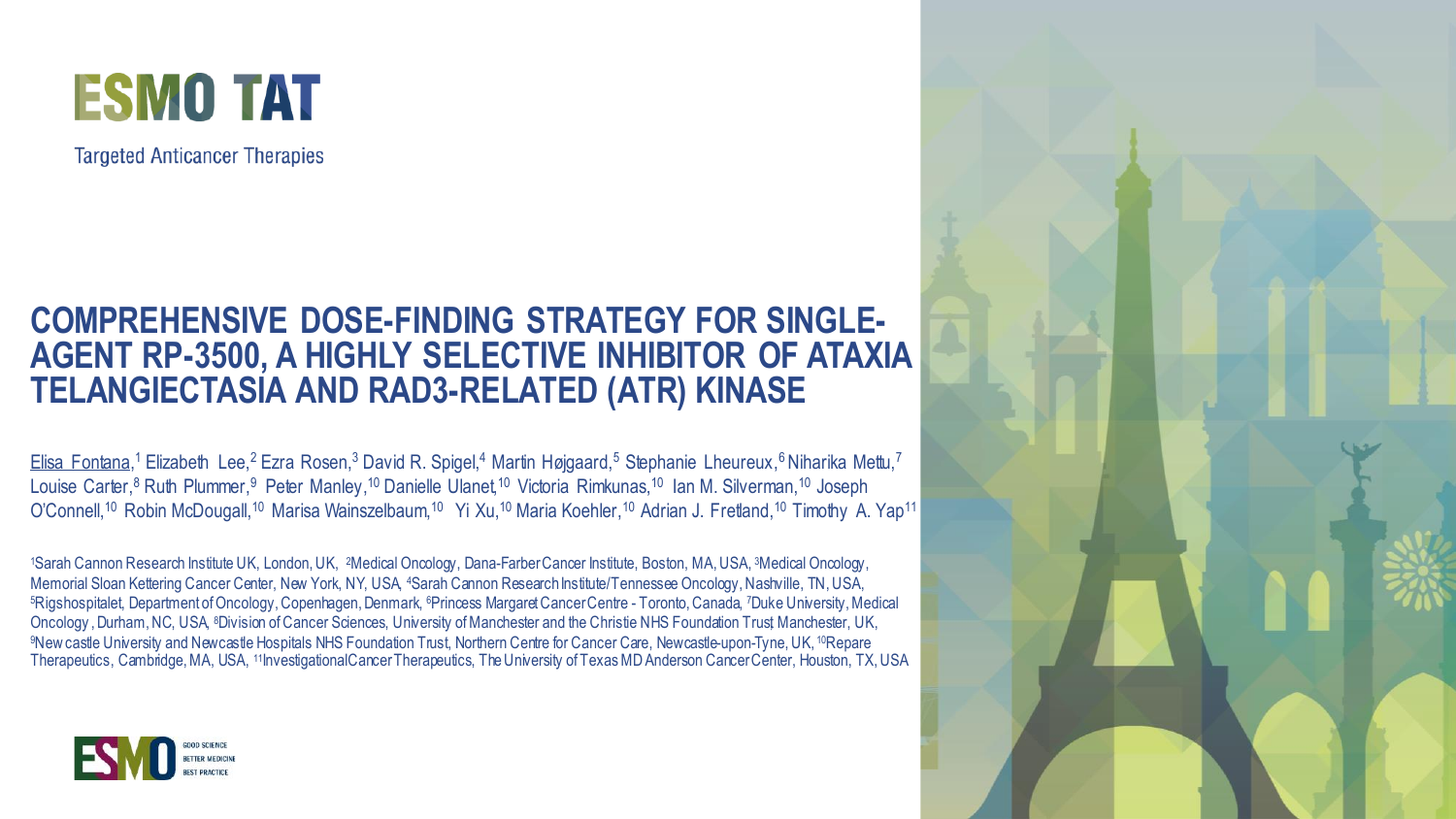# **DECLARATION OF INTERESTS**

**I have the following financial relationships to disclose:**

• Employment - Hospital Corporation of America (HCA) International

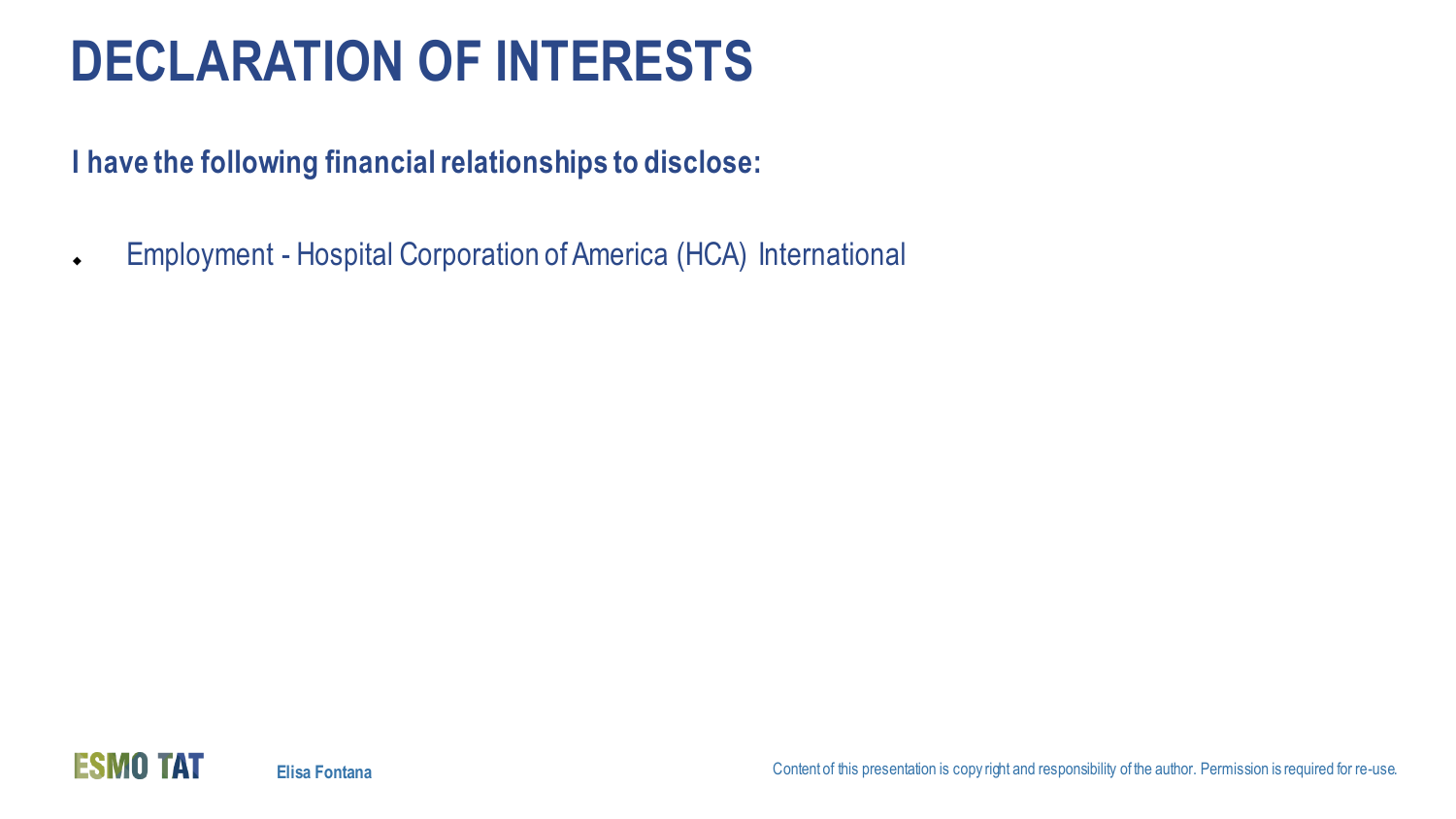# **BACKGROUND/INTRODUCTION**

- The phase 1/2a TRESR study (NCT04497116) evaluated RP-3500, a potent and highly selective ATR inhibitor (ATRi), in patients with advanced solid tumors harboring ATRi-sensitizing mutations
	- TRESR phase 1 study of RP-3500 monotherapy enrolled 120 patients between July 2020 and October 2021; enrollment into phase 2 is ongoing
- Interim data on safety and efficacy were presented at the ANE meeting in Boston (Oct. 2021)<sup>1</sup>
- A comprehensive approach to dose and schedule selection included pharmacokinetic/pharmacodynamic and safety analyses from three dosing cohorts at therapeutic doses (N=85)
	- $\leftarrow$  120mg once daily, 3 days on/4 days off, (n=25)
	- $\leftarrow$  160mg once daily, 3 days on/4 days off, (n=34)
	- 160mg once daily, 3 days on/4 days off, 2 weeks on/1 week off (n=26)
- A dosing nomogram was developed based on data to predict toxicity responses

1. Yap T et al. Presented at: AACR-NCI-EORTC 2021. Abstract CC04-01.

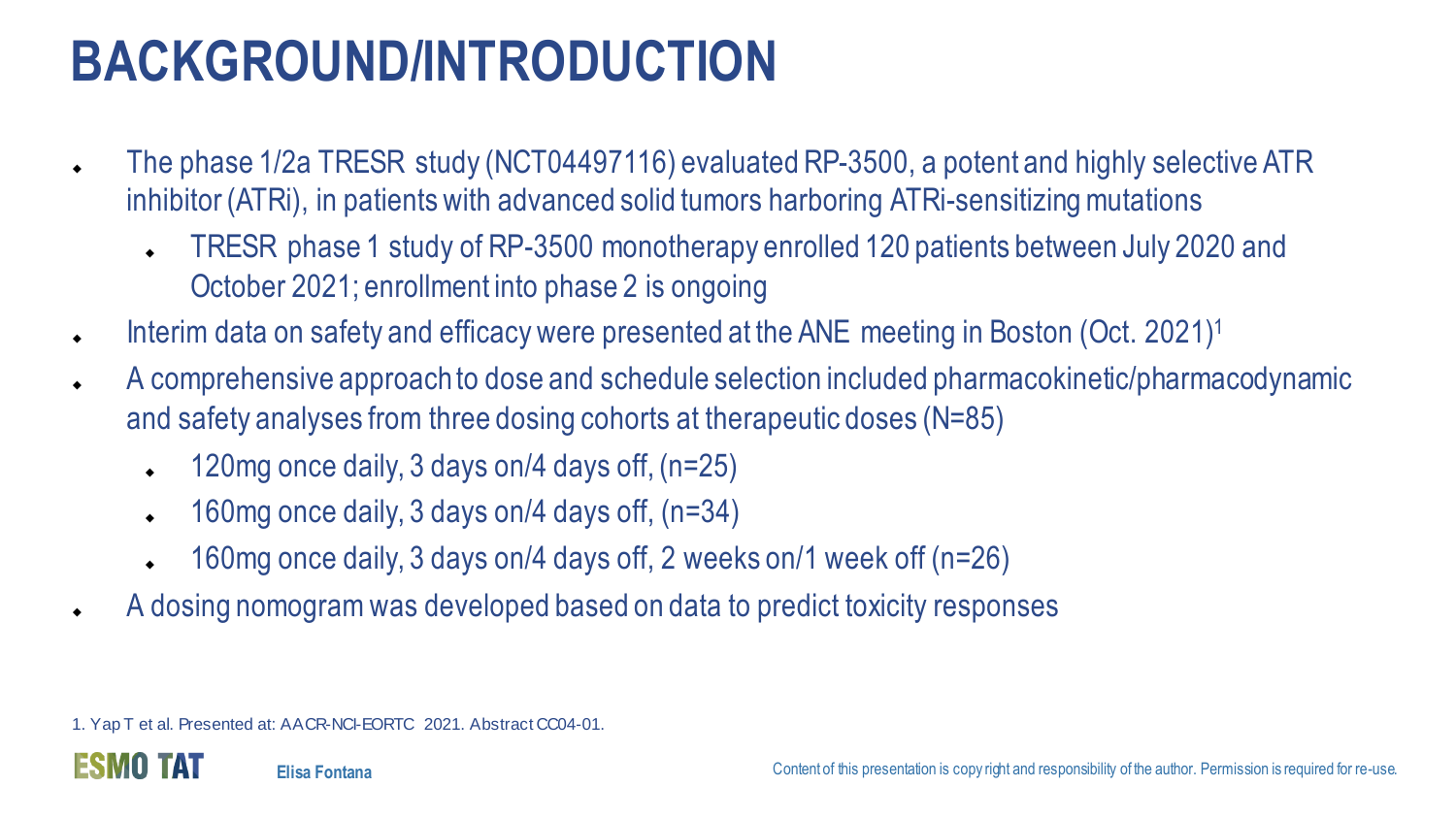## **COMPREHENSIVE DOSE FINDING STRATEGY IN THE PHASE 1 TRESR STUDY**

| 160 mg, QD (5d on/2d off)                   |                             | 3 <sub>pts</sub><br>0 DLT    |                              |                   |                       |                                                                                        |  |
|---------------------------------------------|-----------------------------|------------------------------|------------------------------|-------------------|-----------------------|----------------------------------------------------------------------------------------|--|
| 200 mg, QD (3d on/4d off, 2wks on/1 wk off) |                             |                              |                              |                   |                       | $3*$ pts<br>2 DLT                                                                      |  |
| 160 mg, QD (3d on/4d off)                   |                             |                              |                              |                   | $34$ pts<br>2 DLT     | G4 platelets/G3<br>anemia                                                              |  |
| 160 mg, QD (3d on/4d off, 2wks on/1 wk off) |                             |                              |                              |                   | G <sub>3</sub> anemia | $26$ pts<br>2 DLT                                                                      |  |
| 120 mg, QD (5d on/2d off)                   |                             |                              | 6 pts<br>0 DLT               |                   |                       | G3 anemia/<br>neutrophils                                                              |  |
| 120 mg, QD (3d on/4d off, 2wks on/1 wk off) |                             |                              |                              |                   |                       |                                                                                        |  |
| 100 mg, QD (5d on/2d off)                   |                             | G3 anemia,<br>G3/4 platelets | $8$ pts $(7$ eval)<br>4 DLTs |                   |                       |                                                                                        |  |
| 120 mg, QD (3d on/4d off)                   |                             |                              |                              | $25$ pts<br>0 DLT |                       | Dose selection was guided by drug                                                      |  |
| 40/60 mg, BID (3d on/4d off)                | $5$ pts $(3$ eval)<br>1 DLT | G3 anemia                    |                              |                   |                       | exposure analyses,<br>target engagement, and tolerability                              |  |
| 40/80 mg, BID (5d on/2d off)                | 2 pts<br>1 DLT              | G3 platelets                 |                              |                   |                       | during C1 and beyond                                                                   |  |
| 5-80 mg, QD (5d on/2d off)                  | $6$ pts $(5$ eval)<br>0 DLT |                              |                              |                   |                       | Not tolerated in DLT<br><b>Tolerated</b> in DLT<br>period or later<br>period and later |  |

BID, tw ice daily; d, day; DLT, dose-limiting toxicity; eval, evaluated; Gr3, grade 3; pts, patients; QD, once daily; w ks, weeks.

\*2 addtnl patients enrolled at the 200 QD dose level w ere not evaluated at this dose level as they w ere switched to 160 QD early in Cycle 1, follow ing the DLTs in the other 2 subjects

**ESMO TAT**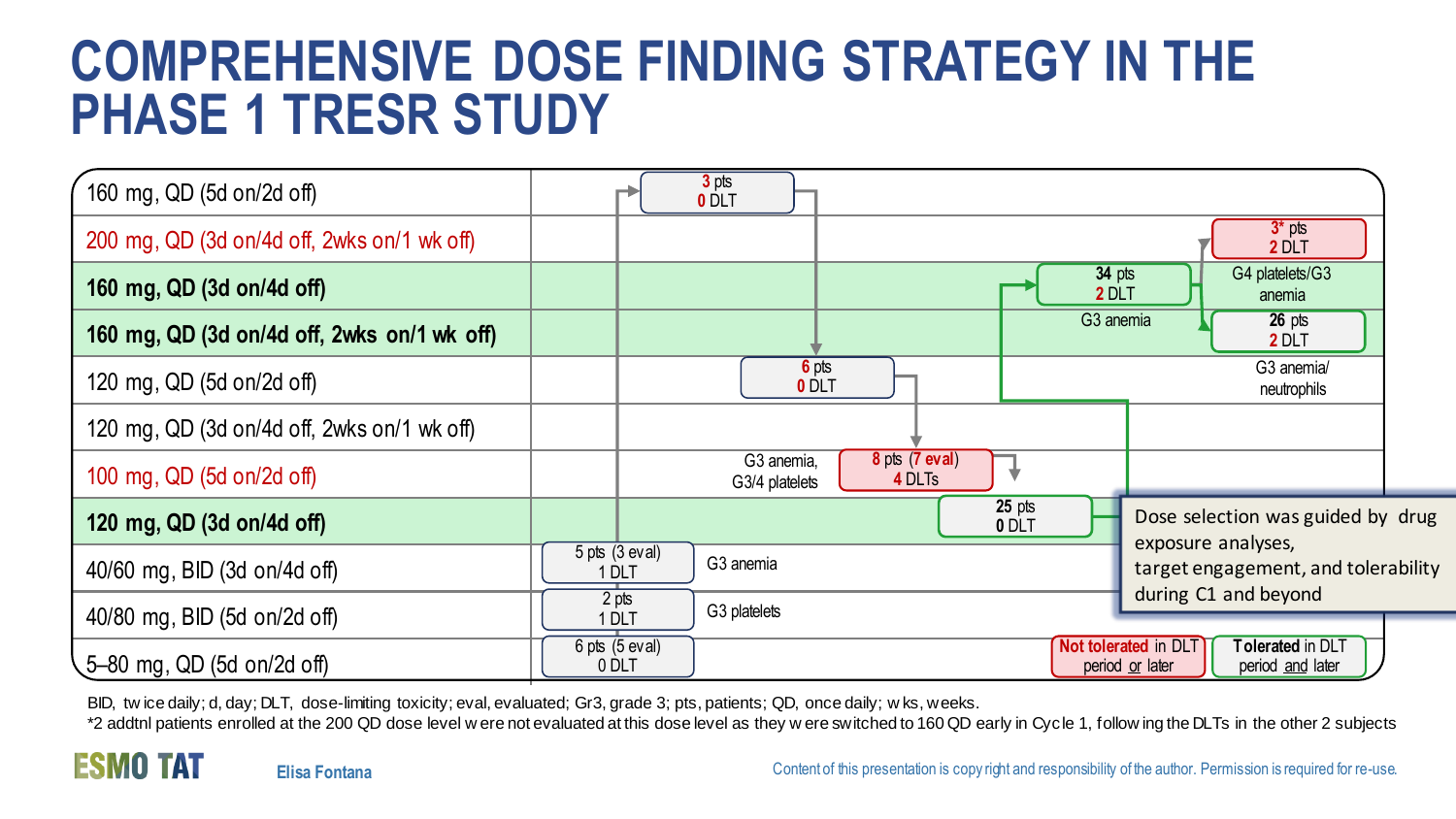## **TREATMENT-RELATED AEsBY DOSE LEVEL AND GRADE (≥10% IN ANY ARM)**



AE, adverse event; CTCAE, Common Terminology Criteria for Adverse Events; GI, gastrointestinal; Haem, haematological; QD, once daily; w ks, weeks.

#### **ESMO TAT**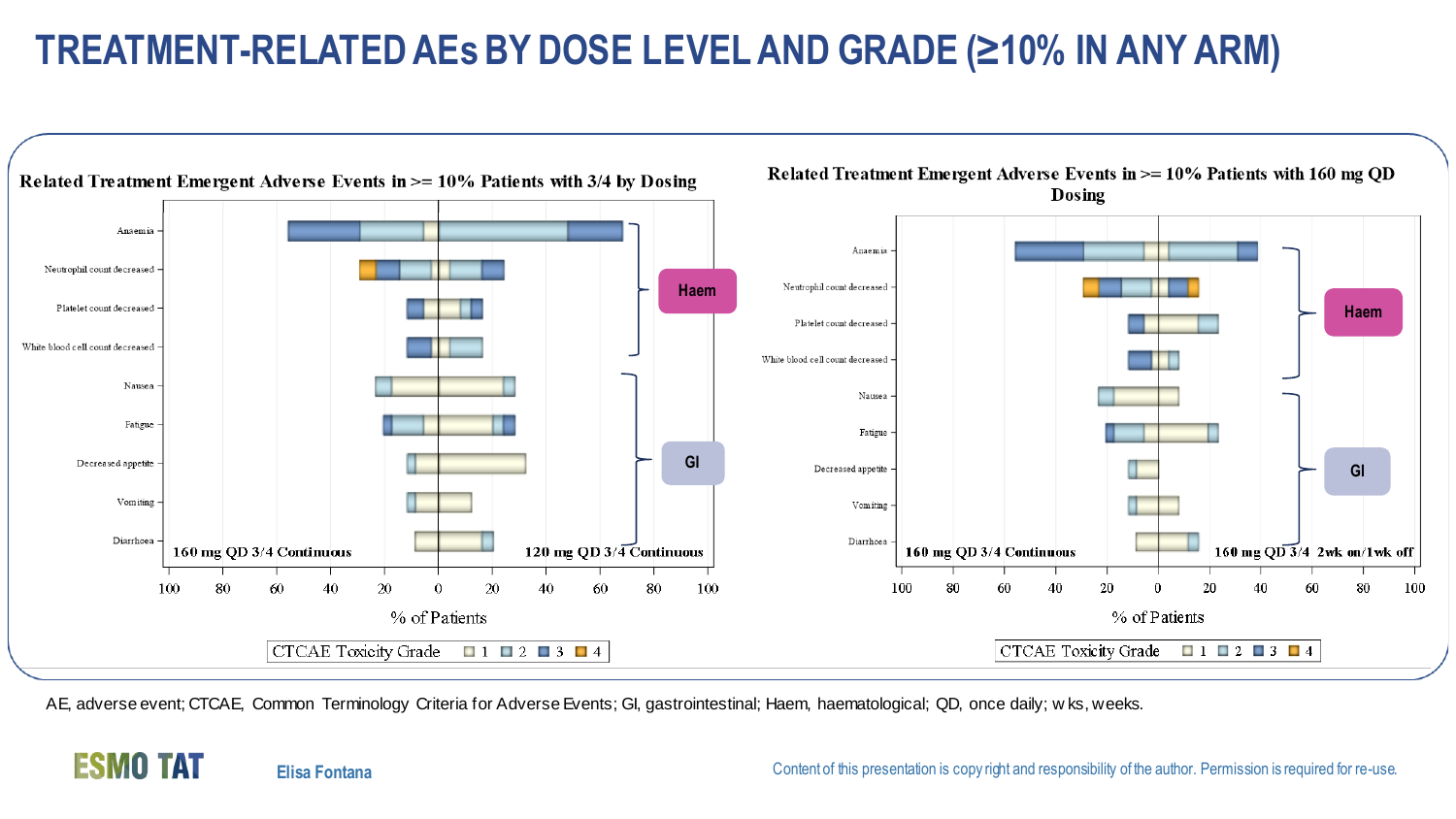#### **TREATMENT-RELATED AEs≥10% BY GRADE ARE SIMILAR BY DOSE LEVEL**





**Elisa Fontana** AE, adverse event; QD, once daily; wks, weeks.

Content of this presentation is copy right and responsibility of the author. Permission is required for re-use.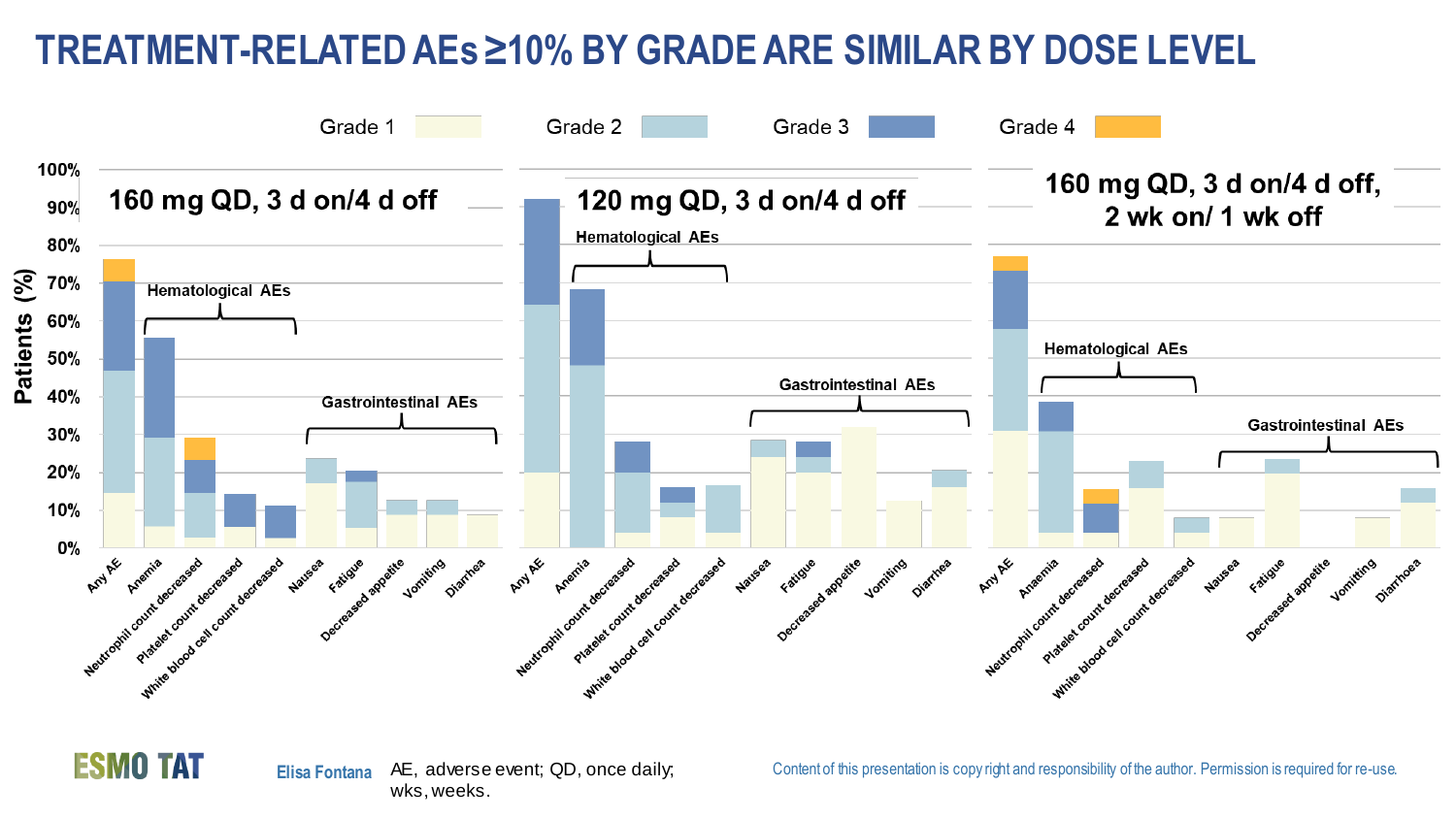## **DOSE MODIFICATIONS AND TRANSFUSIONS**

|                                                    | 120 mg: 3 d on/4 d off<br>$(N=25)$ | 160 mg: 3 d on/4 d off<br>$(N=34)$ | 160 mg: 3 d on/4 d off<br>2 wk on, 1 wk off<br>$(N=26)$ |  |  |  |  |  |  |
|----------------------------------------------------|------------------------------------|------------------------------------|---------------------------------------------------------|--|--|--|--|--|--|
| Cycles completed:<br>median (range)                | $3(1-9)$                           | $2(0-12)$                          | $2(0-8)$                                                |  |  |  |  |  |  |
| Patients exposed to RP-3500 n (%)                  |                                    |                                    |                                                         |  |  |  |  |  |  |
| $\geq$ 1 cycle<br>$\geq$ 2 cycle                   | 25 (100)<br>19 (76.0)              | 31(91.2)<br>21(61.8)               | 23 (88.5)<br>17(65.4)                                   |  |  |  |  |  |  |
| Interruptions (related to $AE$ ) n $(\%)$          |                                    |                                    |                                                         |  |  |  |  |  |  |
| 2                                                  | 6(24.0)<br>3(12.0)                 | 4(11.8)<br>4(11.8)                 | 4(15.4)<br>1(3.8)                                       |  |  |  |  |  |  |
| $\geq 3$<br>Dose reductions (related to AE), n (%) | 3(12.0)                            | 0                                  | 1(3.8)                                                  |  |  |  |  |  |  |
| 2                                                  | 3(12.0)<br>1(4.0)                  | 6(17.6)<br>0                       | 1(3.8)<br>1(3.8)                                        |  |  |  |  |  |  |
| RBC transfusions, n (%)                            |                                    |                                    |                                                         |  |  |  |  |  |  |
| Cycle 1<br>Cycles 1-2<br>Cycles $1-3+$             | 2(8.0)<br>3(12.0)<br>4(16.0)       | 2(5.9)<br>6(17.6)<br>11(32.4)      | 1(3.8)<br>1(3.8)<br>2(7.7)                              |  |  |  |  |  |  |

AE, adverse event; d, day; RBC, red blood cell; w k, w eek.

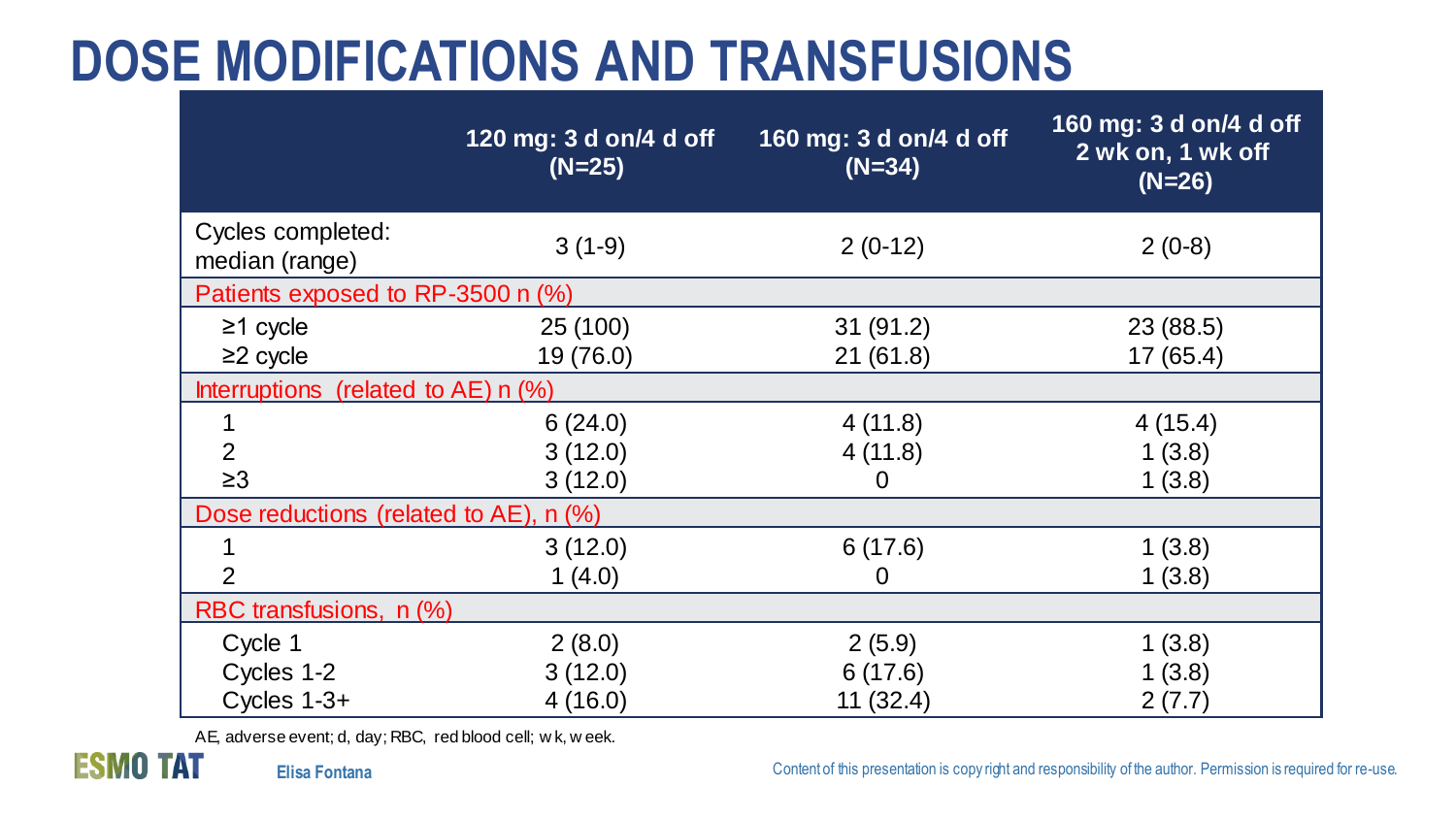## **ctDNA DEMONSTRATES DRUG ACTIVITY ACROSS DOSING COHORTS**

#### **Changes at cycle 2 relative to baseline**

- Response: ≤ -50%
- Stable:  $>$  -50% and ≤ +50%
- Progression: > +50%



## **ANEMIA NOMOGRAM: A TOOL TO PREDICT EARLY DOSE MODIFICATIONS**



**ESMO TAT** 

**Elisa Fontana** ctDNA, circulating tumor DNA; d, day; Hb, hemoglobin; QD, once daily; wk, week;

Content of this presentation is copy right and responsibility of the author. Permission is required for re-use.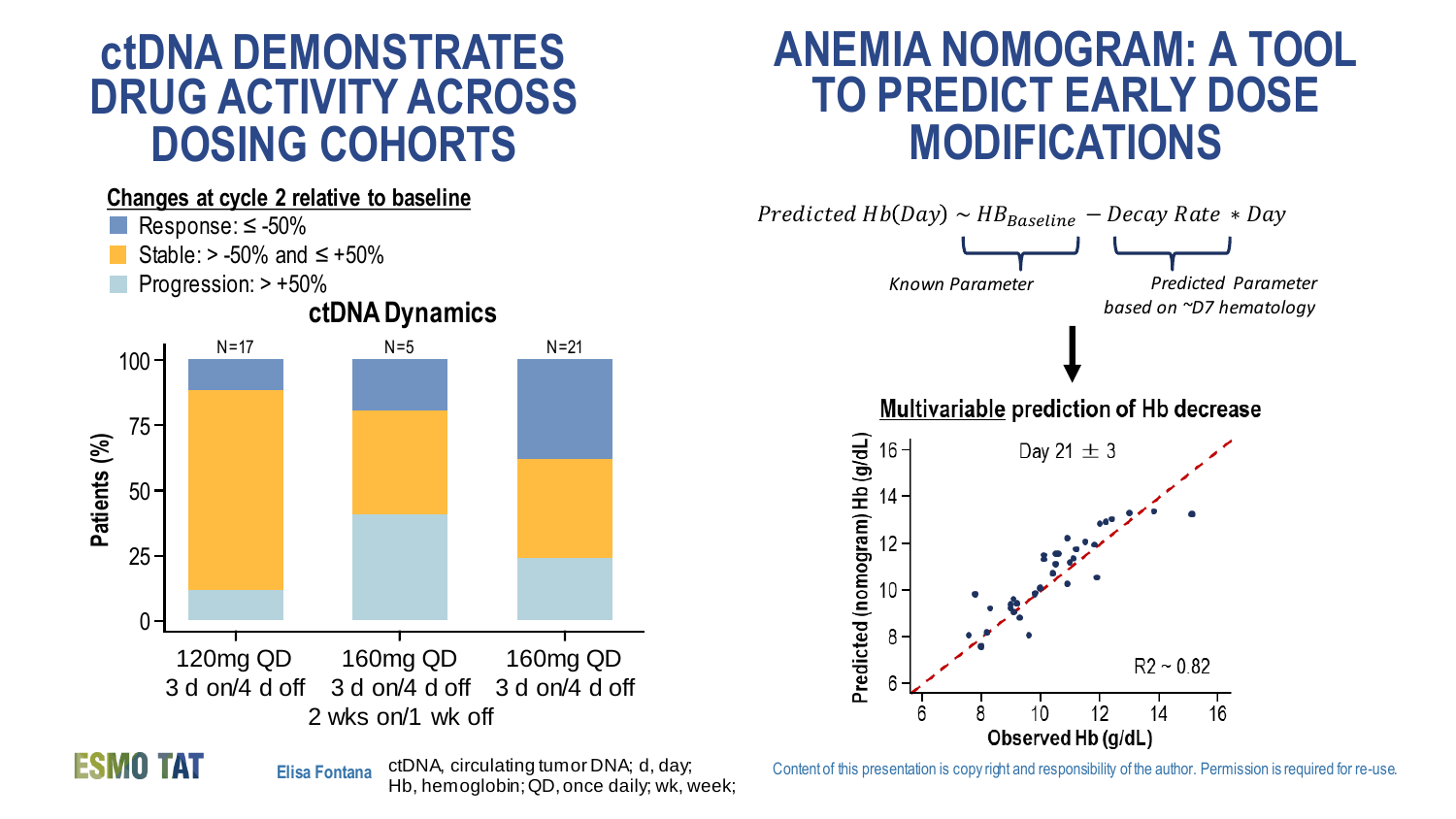# **SUMMARY AND CONCLUSIONS**

- This comprehensive safety analysis of 3 dosing schedules of RP-3500 monotherapy confirmed the acceptable tolerability of the recommended phase 2 dose (160mg 3 days/4 days off)
- Anemia was the most common reported toxicity
- A dose modification plan that includes 2 alternative dosing schedules was established to mitigate the ontarget toxicity of anemia and maintain patients on an efficacious RP-3500 dosing schedule
- ◆ Based on surrogate efficacy estimation by on-treatment ctDNA decline the doses expected to be comparable in terms of efficacy
- A nomogram based on changes in monocytes and hemoglobin levels in cycle 1 is being prospectively evaluated to identify patients at increased risk of hemoglobin decrease at the initial dose/schedule and help reduce the need for dose holds or transfusions

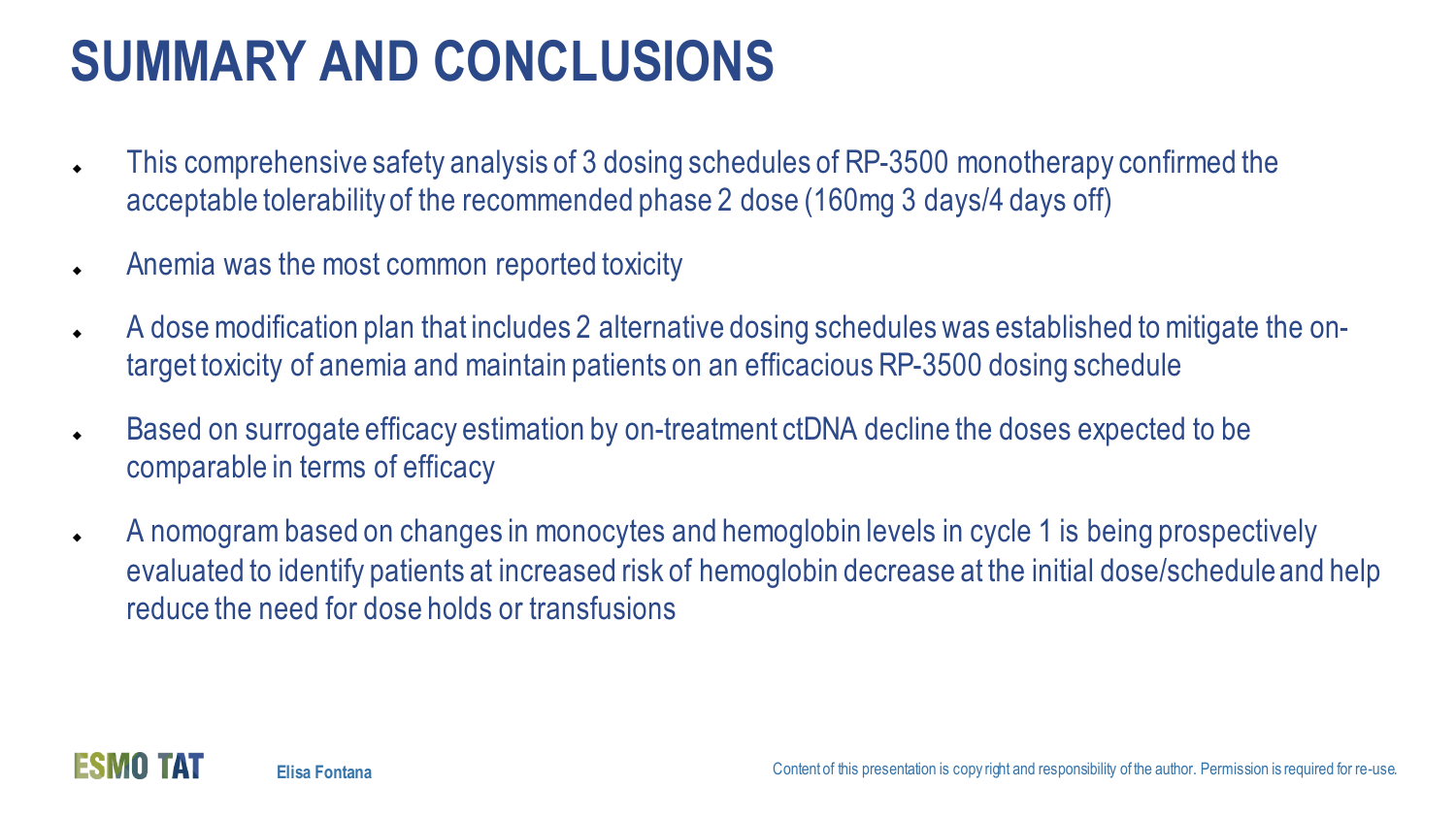# **ACKNOWLEDGMENTS**

- The authors would like to thank the patients, their families, and all investigators involved in this study<br>Participating TRESR Sites for their work and contribution<br>Fig. 1996 Christian Brown: Sandra Montez University of
- Participating TRESR Sites for their work and contribution
	- ◆ Billy Hoadley; Christian Brown; Sandra Montez University of Texas MD Anderson Cancer Center
	- Mary Liebers; Ava Greenberg Dana Farber Cancer Institute
	- ◆ Isabella Schafer Sarah Cannon Research Institute/Tennessee Oncology
	- ◆ Arousiak Kazarian Memorial Sloan Kettering Cancer Center
	- ◆ Paula Lee Duke Cancer Institute
	- ◆ Jocelyn Hubbard Massachusetts General Hospital
	- ◆ Brenton Travers; Victoria Nelson Rhode Island Hospital/Lifespan
	- ◆ Rachel Wildman: Ashley Adile Princess Margaret Cancer Center
	- ◆ Terry Wood; Prerana Huddar The Christie NHS Foundation Trust, UK
	- ◆ Helen (Blair) Porteous Newcastle Hospital NHS Foundation Trust, UK
	- Saba Mahmud; Paul Rigby Sarah Cannon Research Institute UK
	- Cecilia Sonander Westphal; Emma-Sofie Sønderskov Darre Righospitalet, Denmark
- **Precision Oncology Decision Support (PODS) Group at the University of Texas MD Anderson Cancer Center**
- The authors would like to thank Hitesh Mistry, Systems Forecasting for his thoughts and input on the nomogram
- The Repare Clinical Study Team
	- Livia Giylameti, Danielle Ulanet, Parham Nejad, Suzanne May, Peter Manley, Marisa Wainszelbaum, Biljana Bazdar-Vinovrski, Stephanie Guerrera, Joseph O'Connell, Victoria Rimkunas, Ian Silverman, Adrian Fretland, and Maria Koehler
- ◆ ProPharma Group, Clinical Research Organization (CRO)
- This study was funded by Repare Therapeutics

ESMO TAT